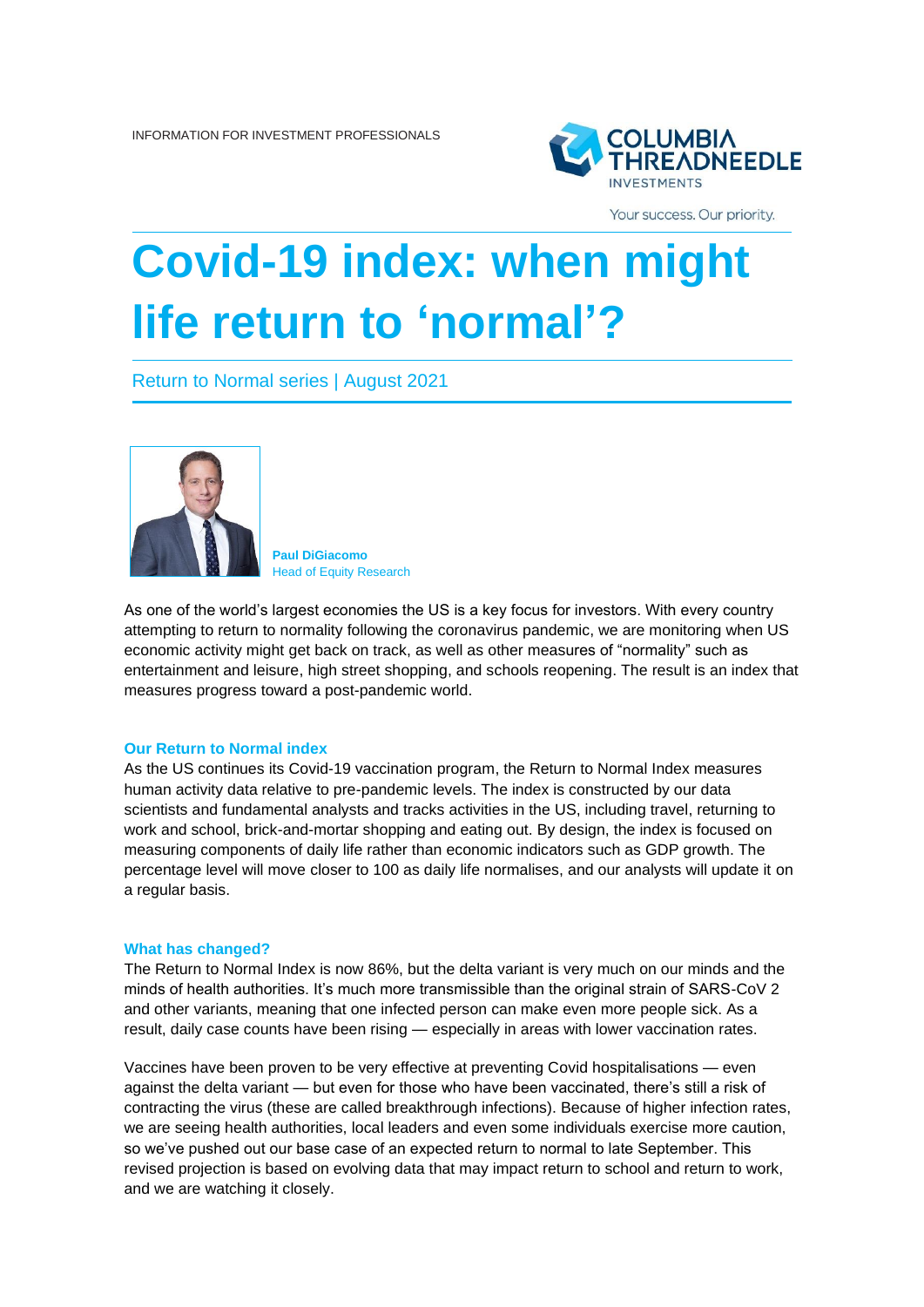Figure 1: The Return to Normal Index tracks activity compared with pre-pandemic levels as we progress to post-Covid life



Source: Columbia Threadneedle Investments, 1 August 2021

### **What are we monitoring, and where is it at?**

We are analysing the time people spend engaging in a broad set of activities outside their homes (Figure 2). The index components have implications for economic growth, but the primary objective is to monitor how close or far we are to returning to normal life.



Overall, our index suggests that we're still 14% below pre-Covid activity levels, but some components of our index have already returned to normal levels. Activity for bricks-and-mortar spending and return to school are now into our normal range — spending gains are driven by pent-up demand, and school data has shown that there are plans for in-person schooling. Both numbers may fluctuate — spending may fall a bit as demand normalises; in-person schooling may fall if US districts change their plans in response to infection and hospitalisation rates. Activity numbers for some index components won't return to where they were before Covid. Some changes in behaviour, such as working from home, are likely to stay with us for an extended period and because of this, activities such as business travel might take longer to reach the 90% threshold or pre-Covid levels.

## **What could drive change?**

Because of the rising number of delta variant infections, we're closely monitoring: the data on vaccine efficacy and the need for boosters; the public health response in terms of masking/restrictions; employer policies on return to office; and the emergence of new variants. The data on the delta variant is evolving, and if we see a large uptick in hospitalisations, our return to normal levels of activity could be impeded. We will likely learn a lot more in the upcoming weeks about the transmissibility of the delta variant, vaccine efficacy and whether people will need boosters. These datapoints could change our base case or downside case.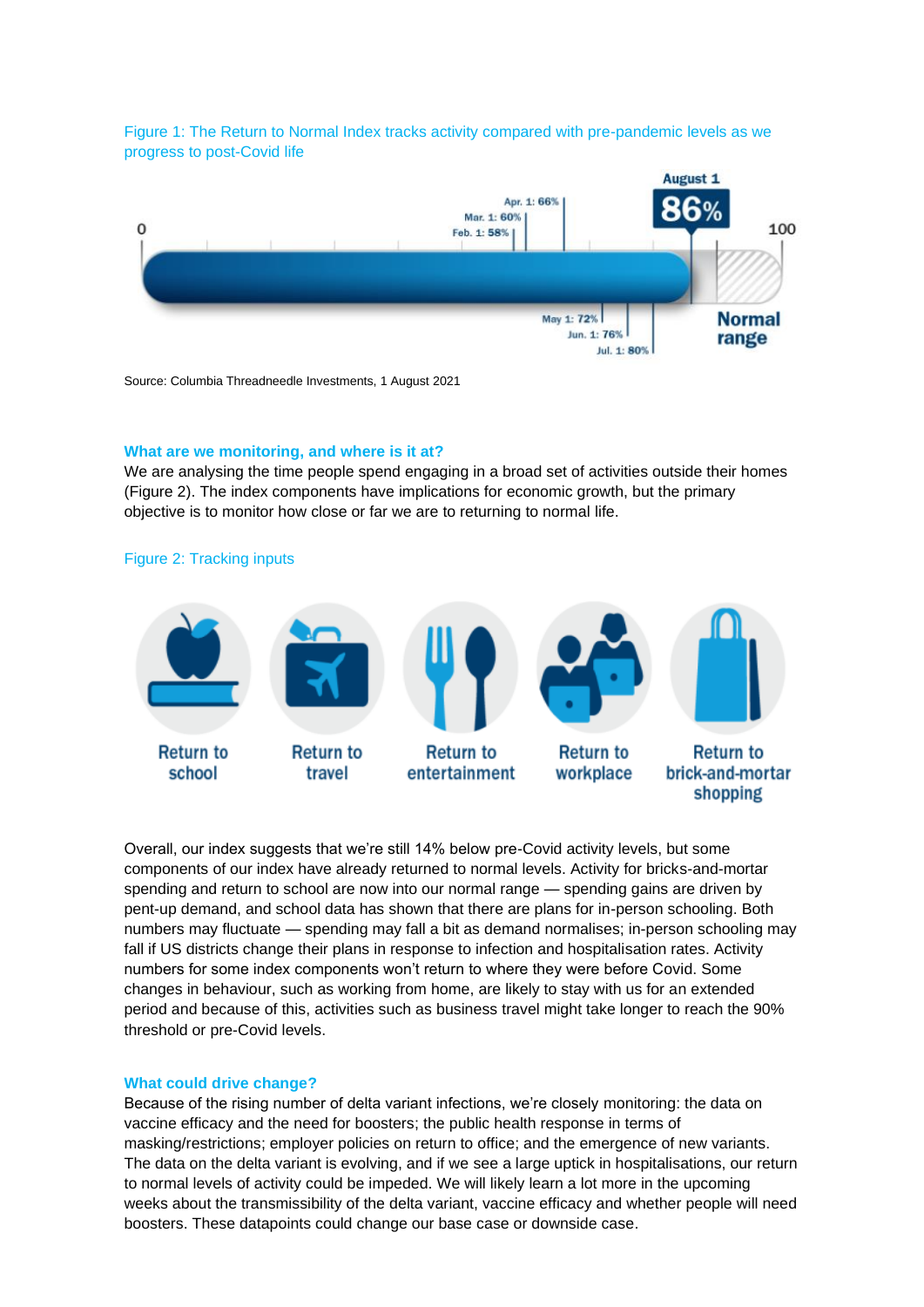

Figure 3: The Return to Normal Index over time – level as of 1 August 2021: 86%

Source: Columbia Threadneedle Investments, 1 August 2021

This index continues to provide a framework as we analyse companies. It's a roadmap for what normal activity might look like after Covid and how long it will take to get there. The information allows us to test a company's own assumptions and make adjustments in our views as needed.

For investors, the Columbia Threadneedle Return to Normal Index can act the same way: it's an additional input to consider as they research their individual asset allocation and portfolio decisions.

Understanding where we are on the path to normal life continues to be a critical question in 2021. This data input can help inform investors' asset allocation decisions and set expectations on market activity.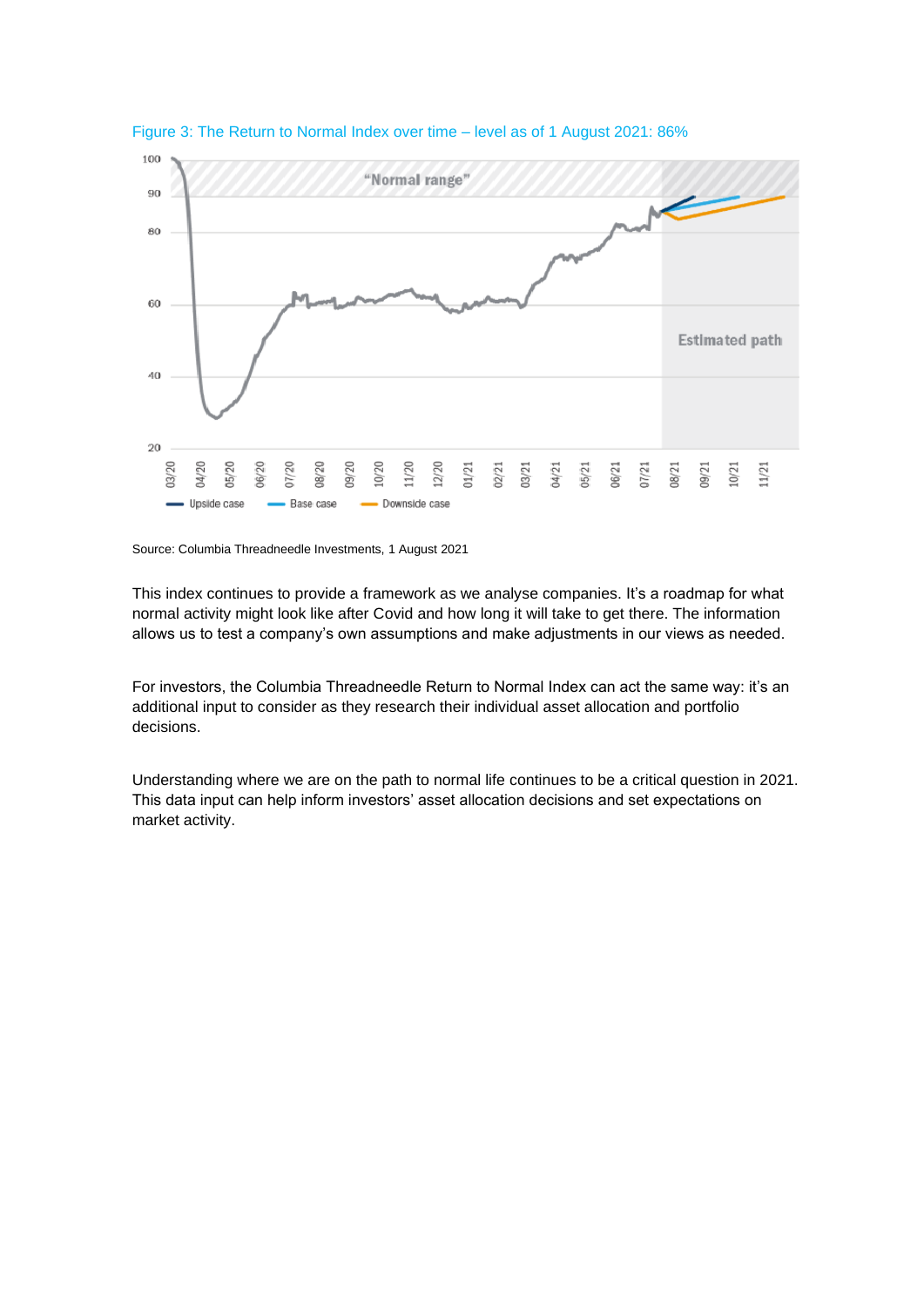

## **Important Information:**

# **For use by Professional and/or Qualified Investors only (not to be used with or passed on to retail clients). This is an advertising document.**

This document is intended for informational purposes only and should not be considered representative of any particular investment. The views expressed are as of the date given, may change as market or other conditions change and may differ from views expressed by other Columbia Threadneedle Investments (Columbia Threadneedle) associates or affiliates. Actual investments or investment decisions made by Columbia Threadneedle and its affiliates, whether for its own account or on behalf of clients, may not necessarily reflect the views expressed. This information is not intended to provide investment advice and does not take into consideration individual investor circumstances. Investment decisions should always be made based on an investor's specific financial needs, objectives, goals, time horizon and risk tolerance. Asset classes described may not be suitable for all investors. **Past performance does not guarantee future results, and no forecast should be considered a guarantee either.** Information and opinions provided by third parties have been obtained from sources believed to be reliable, but accuracy and completeness cannot be guaranteed. This document and its contents have not been reviewed by any regulatory authority.

**In Australia:** Issued by Threadneedle Investments Singapore (Pte.) Limited ["TIS"], ARBN 600 027 414. TIS is exempt from the requirement to hold an Australian financial services licence under the Corporations Act and relies on Class Order 03/1102 in marketing and providing financial services to Australian wholesale clients as defined in Section 761G of the Corporations Act 2001. TIS is regulated in Singapore (Registration number: 201101559W) by the Monetary Authority of Singapore under the Securities and Futures Act (Chapter 289), which differ from Australian laws.

**In Singapore:** Issued by Threadneedle Investments Singapore (Pte.) Limited, 3 Killiney Road, #07-07, Winsland House 1, Singapore 239519, which is regulated in Singapore by the Monetary Authority of Singapore under the Securities and Futures Act (Chapter 289). Registration number: 201101559W. This advertisment has not been reviewed by the Monetary Authority of Singapore.

**In Hong Kong:** Issued by Threadneedle Portfolio Services Hong Kong Limited 天利投資管理香港 有限公司. Unit 3004, Two Exchange Square, 8 Connaught Place, Hong Kong, which is licensed by the Securities and Futures Commission ("SFC") to conduct Type 1 regulated activities (CE:AQA779). Registered in Hong Kong under the Companies Ordinance (Chapter 622), No. 1173058.

**In the UK**: Issued by Threadneedle Asset Management Limited, registered in England and Wales, No. 573204. Registered Office: Cannon Place, 78 Cannon Street, London EC4N 6AG. Authorised and regulated in the UK by the Financial Conduct Authority.

**In the EEA:** Issued by Threadneedle Management Luxembourg S.A. Registered with the Registre de Commerce et des Sociétés (Luxembourg), Registered No. B 110242 44, rue de la Vallée, L-2661 Luxembourg, Grand Duchy of Luxembourg.

**In the Middle East:** This document is distributed by Columbia Threadneedle Investments (ME) Limited, which is regulated by the Dubai Financial Services Authority (DFSA).

For Distributors: This document is intended to provide distributors with information about Group products and services and is not for further distribution.